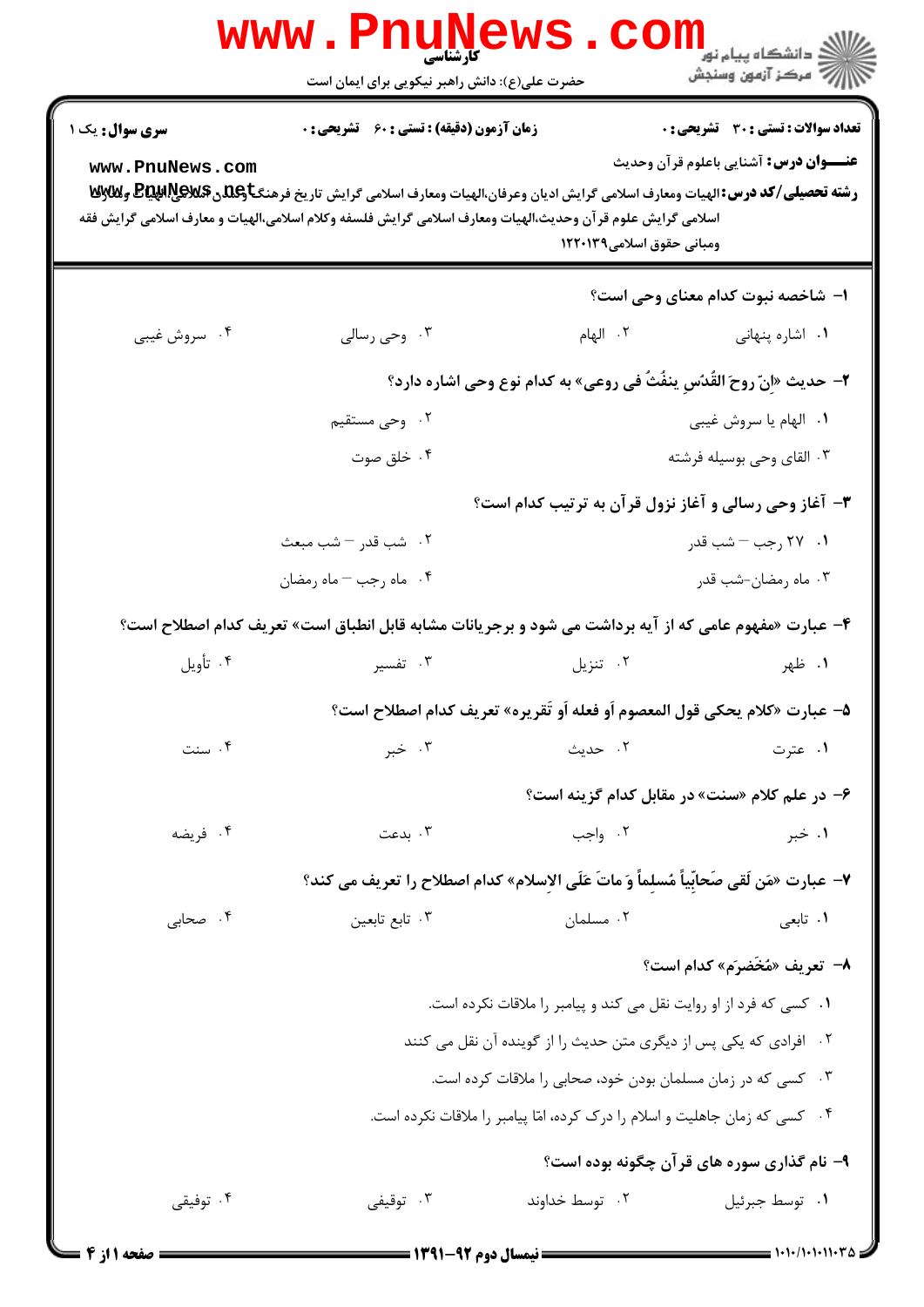|                        | <b>WWW.PNUNG</b><br>کارشناسی<br>حضرت علی(ع): دانش راهبر نیکویی برای ایمان است |                                                                                                                                                                                                                                                                        | د دانشگاه پيام نور<br>ا∛ مرکز آزمون وسنجش             |
|------------------------|-------------------------------------------------------------------------------|------------------------------------------------------------------------------------------------------------------------------------------------------------------------------------------------------------------------------------------------------------------------|-------------------------------------------------------|
| <b>سری سوال : ۱ یک</b> | <b>زمان آزمون (دقیقه) : تستی : 60 ٪ تشریحی : 0</b>                            |                                                                                                                                                                                                                                                                        | <b>تعداد سوالات : تستی : 30 ٪ تشریحی : 0</b>          |
| www.PnuNews.com        |                                                                               | رشته تحصیلی/کد درس: الهیات ومعارف اسلامی گرایش ادیان وعرفان،الهیات ومعارف اسلامی گرایش تاریخ فرهنگتاویلگی Bلیکاویلایا<br>.<br>اسلامی گرایش علوم قر آن وحدیث،الهیات ومعارف اسلامی گرایش فلسفه وکلام اسلامی،الهیات و معارف اسلامی گرایش فقه<br>ومبانی حقوق اسلامی۱۲۲۰۱۳۹ | <b>عنـــوان درس:</b> آشنایی باعلوم قرآن وحدیث         |
|                        |                                                                               | ۱۰- روشن ترین شاهد بر نسخ مشروط در آیات قرآن کدام است؟                                                                                                                                                                                                                 |                                                       |
| ۰۴ آیات صفح            | ۰۳ آيات نجوي                                                                  | ٠٢ آيات معاهده                                                                                                                                                                                                                                                         | ۰۱ آیات عدد مقاتلین                                   |
|                        |                                                                               |                                                                                                                                                                                                                                                                        | 11- منظور از تشابه در آیات متشابه چیست؟               |
| ۰۴ تشابه ظاهر و باطن   | ۰۳ تشابه حقیقت و بدعت                                                         | ٠٢ تشابه حق و باطل                                                                                                                                                                                                                                                     | ۰۱ تشابه اصل و فرع                                    |
|                        | ۱۲– عمده ترین تشابه در قرآن کدام است؟                                         |                                                                                                                                                                                                                                                                        |                                                       |
| ۰۴ تشابه اصلی          | ۰۳ تشابه در تفسیر                                                             | ۰۲ تشابه مفهومی                                                                                                                                                                                                                                                        | ۰۱ تشابه عرضی                                         |
|                        |                                                                               |                                                                                                                                                                                                                                                                        | ۱۳– کدام گزینه آیات محکمه دارد؟                       |
|                        | ۰۲ أيس كمثله شيئى                                                             |                                                                                                                                                                                                                                                                        | ٠١. يدَّبرُ الامرمن السماء الى الارض ثُمّ يعُرجُ اليه |
|                        | ۰۴ يدالله فوقَ ايديهم                                                         |                                                                                                                                                                                                                                                                        | ۰۳ الرّحمنُ على العرش استوى                           |
|                        |                                                                               | 1۴- تشابه در آیات «و ما رَمیتَ اذ رَمَیتَ و لکنّ الله رمی» و «یخافون ربّهم من فوقهم» به ترتیب کدام است؟                                                                                                                                                                |                                                       |
|                        | ۰۲ عرضی – اصلی                                                                |                                                                                                                                                                                                                                                                        | ۰۱ تشابه در تفسیر-تشابه مفهومی                        |
|                        | ۰۴ اصلی -فرعی                                                                 |                                                                                                                                                                                                                                                                        | ۰۳ تشابه مفهومی $-$ تشابه در تفسیر                    |
|                        |                                                                               |                                                                                                                                                                                                                                                                        | ۱۵– نظریه مختار درباره حروف مقطعه قرآن کدام است؟      |
|                        |                                                                               | ٠١ رموزي ميان خدا و رسول اوست كه جز اولياي مقرب الهي نمي داند.                                                                                                                                                                                                         |                                                       |
|                        |                                                                               |                                                                                                                                                                                                                                                                        | ٠٢ چيزي جز خاصيت آوائي در بر ندارد.                   |
|                        |                                                                               | ۰۳ آوای این حروف موجب جلب توجه حاضرین بوده تا به قرآن گوش دهند.                                                                                                                                                                                                        |                                                       |
|                        |                                                                               | ۰۴ از متشابهات قرآن است که هرگز قابل حّل نبوده است                                                                                                                                                                                                                     |                                                       |
|                        |                                                                               |                                                                                                                                                                                                                                                                        | ۱۶– کدام گزینه از ویژگی های قصص قرآن نیست؟            |
| ۰۴ تمثيل واستعاره      | ۰۳ گزینش در قصه                                                               | ۰۲ تربیت و آموزش                                                                                                                                                                                                                                                       | ٠١. واقع گرائي                                        |
|                        |                                                                               | ۱۷- حروف مقطعه «کهیعص» در ابتدای کدام سوره قرآن آمده است؟                                                                                                                                                                                                              |                                                       |
| ۰۴ شورای               | ۰۳ مريم                                                                       | ۰۲ قصص                                                                                                                                                                                                                                                                 | ۰۱ اعراف                                              |
|                        |                                                                               |                                                                                                                                                                                                                                                                        | ۱۸− بیشترین سوگندهای قرآنی از کدام نوع است؟           |
| ۰۴ تقدیری              | ۰۳ منفی                                                                       | ۰۲ صریح                                                                                                                                                                                                                                                                | ۰۱ مثبت                                               |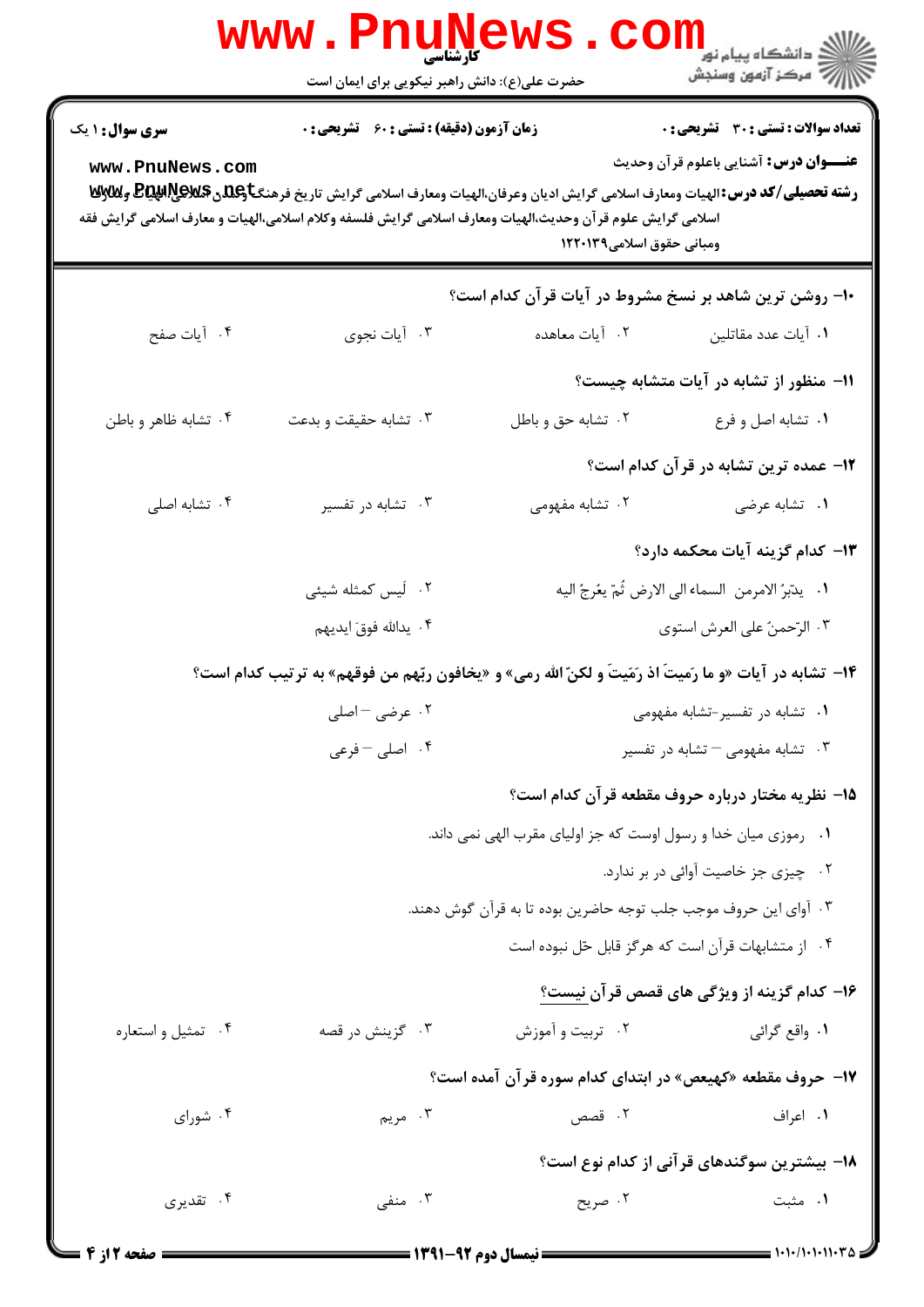| سری سوال: ۱ یک                                            | <b>زمان آزمون (دقیقه) : تستی : 60 ٪ تشریحی : 0</b> |                                                                                                                                                                                                                                                                   | <b>تعداد سوالات : تستی : 30 ٪ تشریحی : 0</b>    |
|-----------------------------------------------------------|----------------------------------------------------|-------------------------------------------------------------------------------------------------------------------------------------------------------------------------------------------------------------------------------------------------------------------|-------------------------------------------------|
| www.PnuNews.com                                           |                                                    | رشته تحصیلی/کد درس: الهیات ومعارف اسلامی گرایش ادیان وعرفان،الهیات ومعارف اسلامی گرایش تاریخ فرهنگتاوعلاق&یکیاهپیاچیا<br>اسلامی گرایش علوم قر آن وحدیث،الهیات ومعارف اسلامی گرایش فلسفه وکلام اسلامی،الهیات و معارف اسلامی گرایش فقه<br>ومبانی حقوق اسلامی۱۲۲۰۱۳۹ | <b>عنـــوان درس:</b> آشنایی باعلوم قرآن وحدیث   |
|                                                           |                                                    | ١٩- در آيه «و منهم من عاهد الله لَئن آتانا من فضله لَنَصَّدَّ قَنَّ» چه نوع سوگندي به كار رفته است؟                                                                                                                                                               |                                                 |
| ۰۴ صریح                                                   | ۰۳ تقدیری                                          | ۰۲ مثبت                                                                                                                                                                                                                                                           | ۰۱ منفی                                         |
|                                                           |                                                    | <b>۲۰</b> - خداوند در آیه «والصّافات صفّاً» به چه چیزی سوگند خورده است؟                                                                                                                                                                                           |                                                 |
| ۰۲ به فرشتگان عذاب الهی که در برابر او آماده ایستاده اند. |                                                    |                                                                                                                                                                                                                                                                   | ٠١. به نماز گزارانی که در صف نماز ايستاده اند.  |
|                                                           | ۰۴ به فرشتگانی که مدبّر جهان هستی اند.             | ۰۳ به مجاهدانی که در مقابل دشمن به صف ایستاده اند.                                                                                                                                                                                                                |                                                 |
|                                                           |                                                    | 21−  آيه شريفه «لَو فتحنا عليهم باباً من السَّماء فَظَلُّوا فيه يعرجون» به كدام نوع تمثيل در قرآن اشاره شده است؟                                                                                                                                                  |                                                 |
|                                                           | ۰۲ ترسیم نمونه های انسانی                          |                                                                                                                                                                                                                                                                   | ۰۱ ترسیم اوصاف عینی                             |
|                                                           | ۰۴ ترسیم حوادث جاری                                |                                                                                                                                                                                                                                                                   | ۰۳ تجسّد حالات نفسانی و معنوی                   |
|                                                           |                                                    | 2۲- آيه شريفه «إِن اَحسَنتم اَحسَنتم لانفسكم و إِن اَسَأْتُم فَلها» با كدام ضرب المثل فارسى سازگار تر است؟                                                                                                                                                        |                                                 |
|                                                           |                                                    |                                                                                                                                                                                                                                                                   | ۰۱ نیرنک بد نرسد مگر به دست اندر کارانش         |
|                                                           |                                                    | ۰۲ بدی می کنی و نیک طمع داری – خود بد باشد جزای بدکاری                                                                                                                                                                                                            |                                                 |
|                                                           |                                                    |                                                                                                                                                                                                                                                                   | ۰۳ هر چه کنی به خود کنی، ور همه نیک و بد کنی    |
|                                                           |                                                    |                                                                                                                                                                                                                                                                   | ۰۴ هر کسی آن درود عاقبت کار که کشت.             |
|                                                           |                                                    |                                                                                                                                                                                                                                                                   | ۲۳– کاربرد معجزه کدام است؟                      |
|                                                           | ٠٢ براى اثبات حقانيت دعوت است.                     |                                                                                                                                                                                                                                                                   | ٠١. هنگام برخورد با موانع غير كاربردي است.      |
|                                                           | ۰۴ يک وسيله تبليغي است.                            |                                                                                                                                                                                                                                                                   | ۰۳ يک وسيله دفاعي است.                          |
|                                                           |                                                    |                                                                                                                                                                                                                                                                   | <b>۲۴</b> - منظور از «تحد <sub>ّ</sub> ی» چیست؟ |
|                                                           |                                                    | ۰۱ سخنی که در شیوه بیان و نحوهٔ تعبیر همانند قرآن است بیاورید.                                                                                                                                                                                                    |                                                 |
|                                                           |                                                    |                                                                                                                                                                                                                                                                   | ٠٢ قرآني همسان اين قرآن بياوريد.                |
|                                                           |                                                    |                                                                                                                                                                                                                                                                   | ۰۳ سخنی همسان و همانند سخن خدا بیاورید.         |
|                                                           |                                                    | ۰۴ سخنی که همچون قرآن از نظر معنویت و بلاغت و نصاحت والاست بیاورید.                                                                                                                                                                                               |                                                 |
|                                                           |                                                    | 7۵–  آيه كريمه «و لكُم في القصاصِ حياهٌ يا اولى الالباب» به كدام بخش از اعجاز بياني قر آني نظر دارد؟                                                                                                                                                              |                                                 |
| ۰۴ سبک و شیوه بیان                                        | ۰۳ گزينش كلمات                                     | ۰۲ وحدت موضوعی                                                                                                                                                                                                                                                    | ٠١ نكته ها و ظرافتها                            |